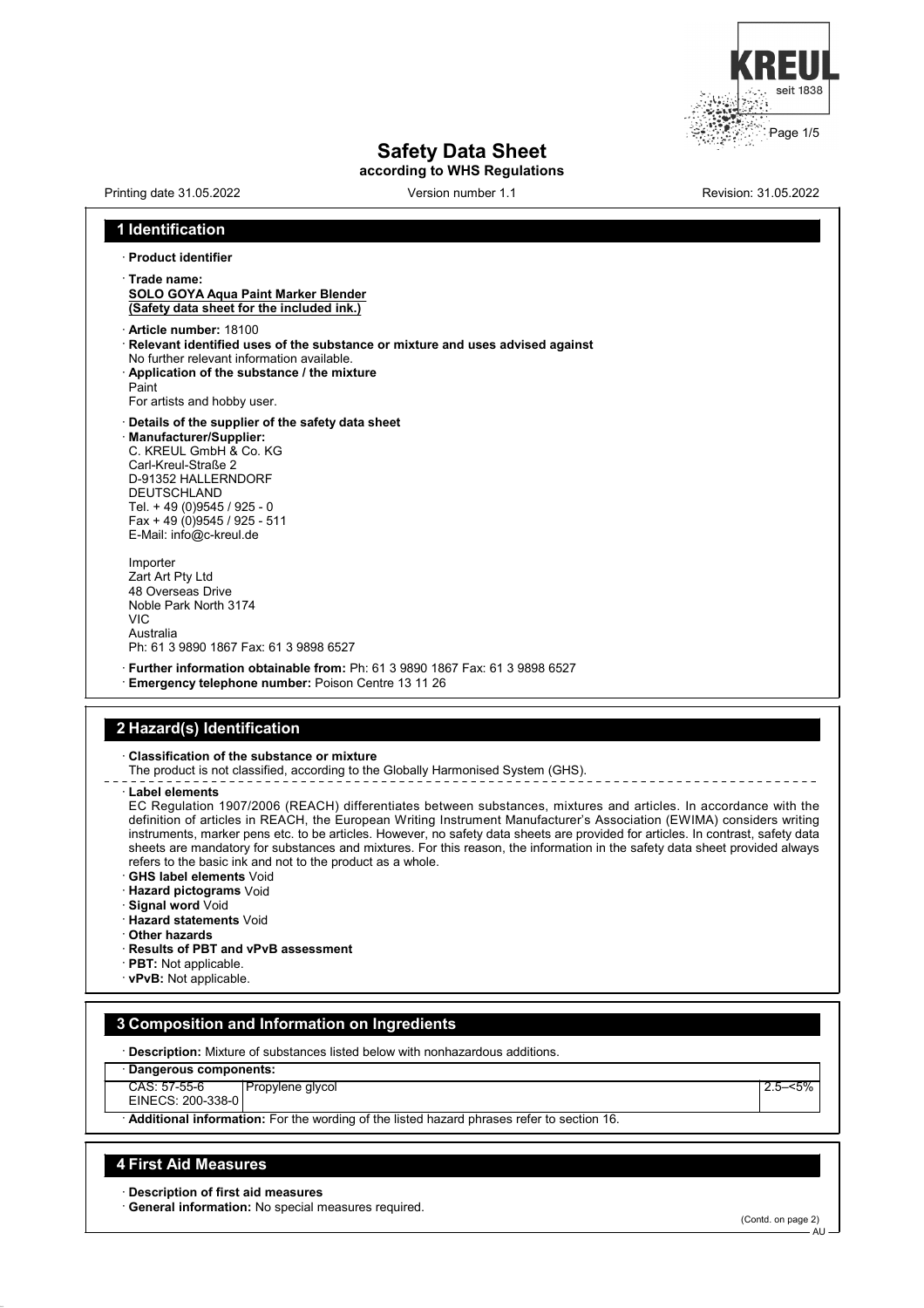## **Safety Data Sheet according to WHS Regulations**

Printing date 31.05.2022 Version number 1.1 Revision: 31.05.2022

(Contd. of page 1)

- · **After inhalation:** Not applicable.
- · **After skin contact:**
- Wash with water and acidic soap. If skin irritation continues, consult a doctor.
- · **After eye contact:**
- Remove contact lenses.
- Rinse opened eye for several minutes under running water.
- · **After swallowing:**
- If symptoms persist consult doctor.
- Rinse out mouth and then drink plenty of water.
- · **Information for doctor:**
- · **Most important symptoms and effects, both acute and delayed** No further relevant information available.
- · **Indication of any immediate medical attention and special treatment needed** No further relevant information available.

## **5 Fire Fighting Measures**

- · **Extinguishing media**
- · **Suitable extinguishing agents:** Use fire extinguishing methods suitable to surrounding conditions.
- · **Special hazards arising from the substance or mixture**
- Formation of toxic gases is possible during heating or in case of fire.
- · **Advice for firefighters**
- · **Protective equipment:** Mouth respiratory protective device.
- · **Additional information** Dispose of fire debris and contaminated fire fighting water in accordance with official regulations.

### **6 Accidental Release Measures**

- · **Personal precautions, protective equipment and emergency procedures** Not required.
- · **Environmental precautions:**
- Dilute with plenty of water.
- Do not allow to enter sewers/ surface or ground water.
- · **Methods and material for containment and cleaning up:**
- Absorb with liquid-binding material (sand, diatomite, acid binders, universal binders, sawdust).
- Dispose of the material collected according to regulations.
- **Reference to other sections**
- See Section 7 for information on safe handling.
- See Section 8 for information on personal protection equipment.
- See Section 13 for disposal information.

## **7 Handling and Storage**

- · **Handling:**
- · **Precautions for safe handling** No special precautions are necessary if used correctly.
- · **Information about fire and explosion protection:** No special measures required.
- · **Conditions for safe storage, including any incompatibilities**
- · **Storage:**
- · **Requirements to be met by storerooms and receptacles:** No special requirements.
- · **Information about storage in one common storage facility:** Not required.
- · **Further information about storage conditions:**
- Protect from frost.
- Protect from heat and direct sunlight.
- · **Storage class:** 12
- · **Specific end use(s)** No further relevant information available.

### **8 Exposure controls and personal protection**

· **Ingredients with limit values that require monitoring at the workplace:**

#### **57-55-6 Propylene glycol**

WES | Long-term value: 474\* 10\*\* mg/m<sup>3</sup>, 150\* ppm

\*vapour&particluates;\*\*particulates only

· **Additional information:** The lists valid during the making were used as basis.

- · **Exposure controls**
- · **General protective and hygienic measures:**
- Do not eat, drink, smoke or sniff while working.
- Avoid contact with the eyes and skin.

#### · **Material of gloves**

The selection of the suitable gloves does not only depend on the material, but also on further marks of quality and varies from manufacturer to manufacturer. As the product is a preparation of several substances, the resistance of the glove material can not be calculated in advance and has therefore to be checked prior to the application.

· **Penetration time of glove material**

The exact break through time has to be found out by the manufacturer of the protective gloves and has to be observed.

(Contd. on page 3) AU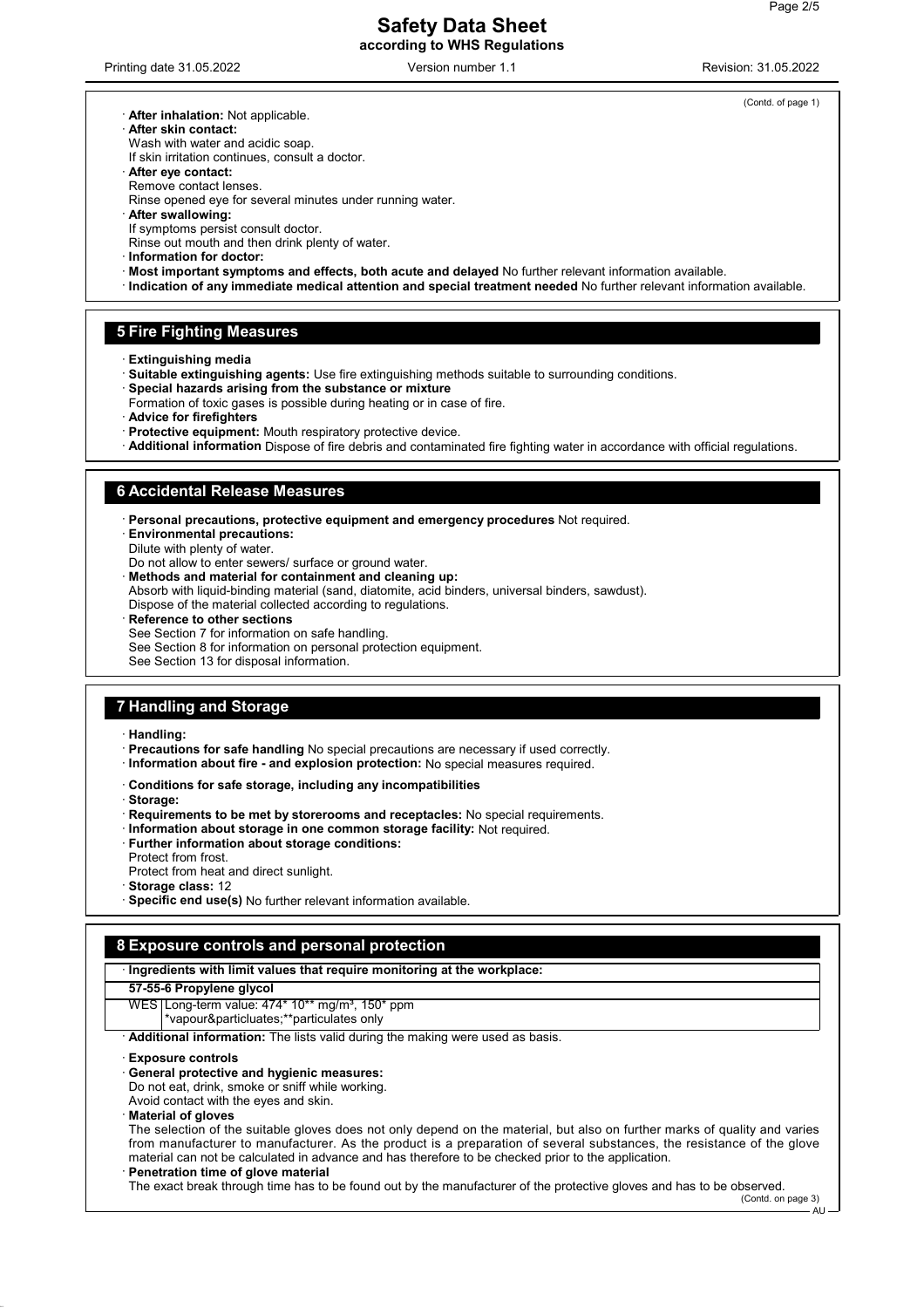Printing date 31.05.2022 Version number 1.1 Revision: 31.05.2022

(Contd. of page 2)

· **Eye protection:** Goggles recommended during refilling

| 9 Physical and Chemical Properties                                                                             |                                               |  |
|----------------------------------------------------------------------------------------------------------------|-----------------------------------------------|--|
| Information on basic physical and chemical properties<br><b>General Information</b><br>· Appearance:           |                                               |  |
| Form:                                                                                                          | Fluid                                         |  |
| · Odour:                                                                                                       | Characteristic                                |  |
| Odour threshold:                                                                                               | Not determined.                               |  |
| · pH-value:                                                                                                    | Not determined.                               |  |
| Change in condition<br>Melting point/freezing point:<br>Initial boiling point and boiling range: Undetermined. | Undetermined.                                 |  |
| · Flash point:                                                                                                 | Not applicable.                               |  |
| · Flammability (solid, gas):                                                                                   | Not applicable.                               |  |
| Decomposition temperature:                                                                                     | Not determined.                               |  |
| <b>Explosive properties:</b>                                                                                   | Product does not present an explosion hazard. |  |
| <b>Explosion limits:</b>                                                                                       |                                               |  |
| Lower:                                                                                                         | Not determined.                               |  |
| Upper:                                                                                                         | Not determined.                               |  |
| · Vapour pressure:                                                                                             | Not determined.                               |  |
| Density:                                                                                                       | Not determined.                               |  |
| <b>Relative density</b>                                                                                        | Not determined.                               |  |
| · Vapour density                                                                                               | Not determined.                               |  |
| <b>Evaporation rate</b>                                                                                        | Not determined.                               |  |
| · Solubility in / Miscibility with                                                                             |                                               |  |
| water:                                                                                                         | Fully miscible.                               |  |
| · Partition coefficient: n-octanol/water:                                                                      | Not determined.                               |  |
| · Viscosity:                                                                                                   |                                               |  |
| Dynamic:                                                                                                       | Not determined.                               |  |
| Kinematic:                                                                                                     | Not determined.                               |  |
|                                                                                                                | No further relevant information available.    |  |

## **10 Stability and Reactivity**

· **Reactivity** No further relevant information available.

- · **Chemical stability**
- · **Thermal decomposition / conditions to be avoided:** No decomposition if used according to specifications.
- · **Possibility of hazardous reactions** No dangerous reactions known.
- · **Conditions to avoid** No further relevant information available.
- · **Incompatible materials:** No further relevant information available.
- · **Hazardous decomposition products:** No dangerous decomposition products known.

## **11 Toxicological Information**

#### · **Information on toxicological effects**

· **Acute toxicity**

· **LD/LC50 values relevant for classification:**

**ATE (Acute Toxicity Estimates)**

Oral LD50 125,186–129,430 mg/kg (rat)

Dermal LD50 >38,442–38,540 mg/kg (rabbit)

· **Additional toxicological information:**

The product is not subject to classification according to the calculation method of the General EU Classification Guidelines for Preparations as issued in the latest version.

When used and handled according to specifications, the product does not have any harmful effects to our experience and the information provided to us.

#### **12 Ecological Information**

- · **Toxicity**
- · **Aquatic toxicity:** No further relevant information available.
- · **Persistence and degradability** No further relevant information available.

(Contd. on page 4)

AU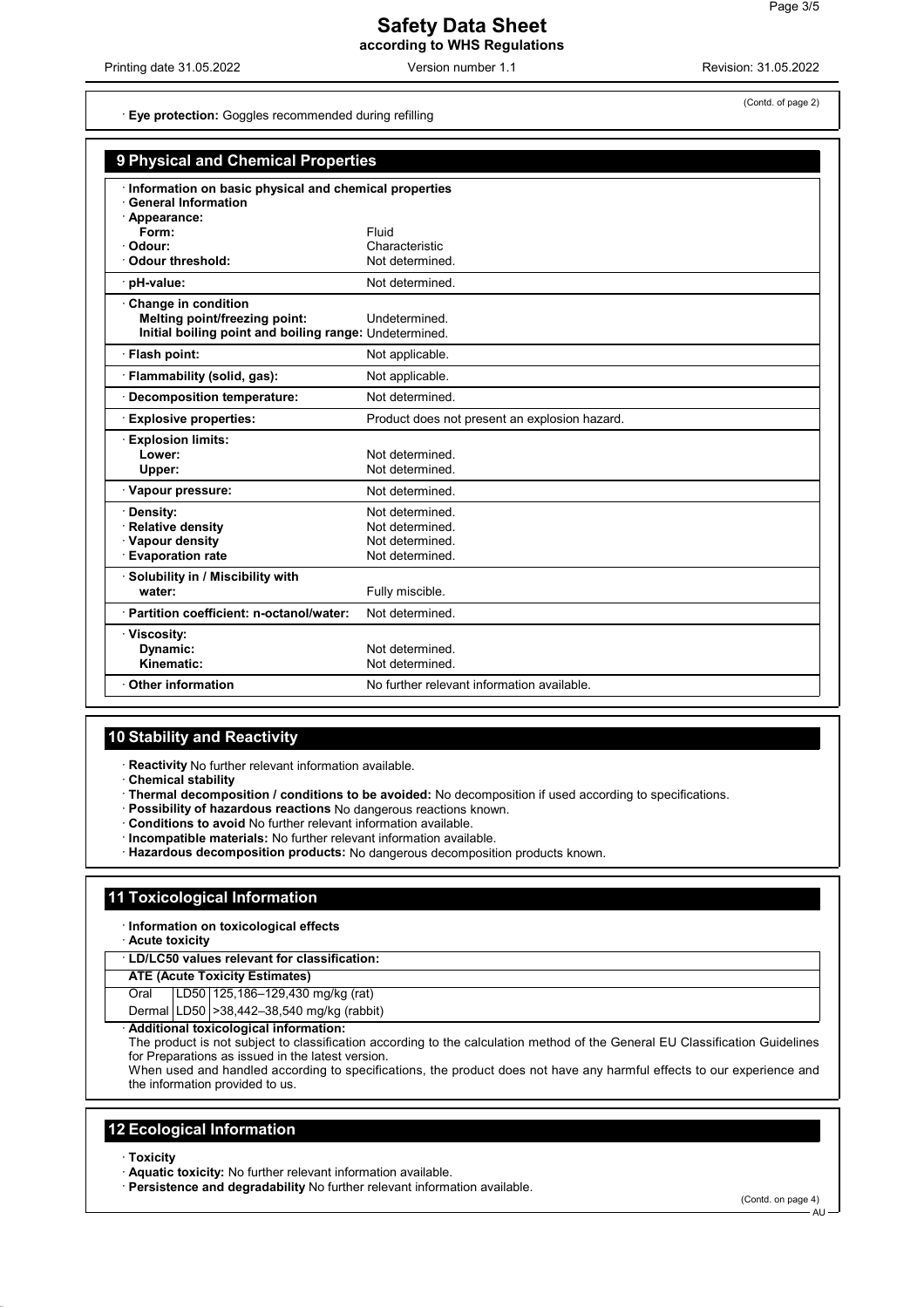## **Safety Data Sheet according to WHS Regulations**

Printing date 31.05.2022 **Version number 1.1** Nevision: 31.05.2022 Revision: 31.05.2022

(Contd. of page 3)

· **Behaviour in environmental systems:**

- · **Bioaccumulative potential** No further relevant information available.
- · **Mobility in soil** No further relevant information available.
- · **Additional ecological information:**
- · **General notes:**
- Do not allow undiluted product or large quantities of it to reach ground water, water course or sewage system.
- · **Results of PBT and vPvB assessment**
- · **PBT:** Not applicable.
- · **vPvB:** Not applicable.
- · **Other adverse effects** No further relevant information available.

#### **13 Disposal considerations**

· **Waste treatment methods**

· **Recommendation**

Smaller quantities can be disposed of with household waste.

Small amounts may be diluted with plenty of water and washed away. Dispose of bigger amounts in accordance with Local Authority requirements.

· **Uncleaned packaging:**

- · **Recommendation:** Disposal must be made according to official regulations.
- · **Recommended cleansing agents:** Water, if necessary together with cleansing agents.

| <b>14 Transport information</b>                                              |                 |
|------------------------------------------------------------------------------|-----------------|
| · UN-Number<br>ADG, ADN, IMDG, IATA                                          | not regulated   |
| UN proper shipping name<br>· ADG, ADN, IMDG, IATA                            | not regulated   |
| · Transport hazard class(es)                                                 |                 |
| ADG, ADN, IMDG, IATA<br>· Class                                              | not regulated   |
| · Packing group<br><b>ADG, IMDG, IATA</b>                                    | not regulated   |
| <b>Environmental hazards:</b>                                                | Not applicable. |
| Special precautions for user                                                 | Not applicable. |
| Transport in bulk according to Annex II of Marpol and the<br><b>IBC Code</b> | Not applicable. |
| UN "Model Regulation":                                                       | not regulated   |

#### **15 Regulatory information**

#### · **Safety, health and environmental regulations/legislation specific for the substance or mixture** · **Australian Inventory of Industrial Chemicals**

We confirm that they we are have checked the AICS under here https://www.industrialchemicals.gov.au/search-inventory and we can confirm that each ingredient is either listed on the AICS and within the allowable limit or meets restrictions on said ingredient.

All ingredients are listed.

**Standard for the Uniform Scheduling of Medicines and Poisons** The mixture is not a scheduled poison under the SUSMP.

122-99-6 2-phenoxyethanol states and the control of the control of the control of the control of the control of the control of the control of the control of the control of the control of the control of the control of the c

#### · **Australia: Priority Existing Chemicals**

None of the ingredients is listed.

- **GHS label elements** Void
- · **Hazard pictograms** Void
- · **Signal word** Void

· **Hazard statements** Void

· **Directive 2012/18/EU**

- · **Named dangerous substances ANNEX I** None of the ingredients is listed.
- · **Chemical safety assessment:** A Chemical Safety Assessment has not been carried out.

#### **16 Other information**

This information is based on our present knowledge. However, this shall not constitute a guarantee for any specific product features and shall not establish a legally valid contractual relationship.